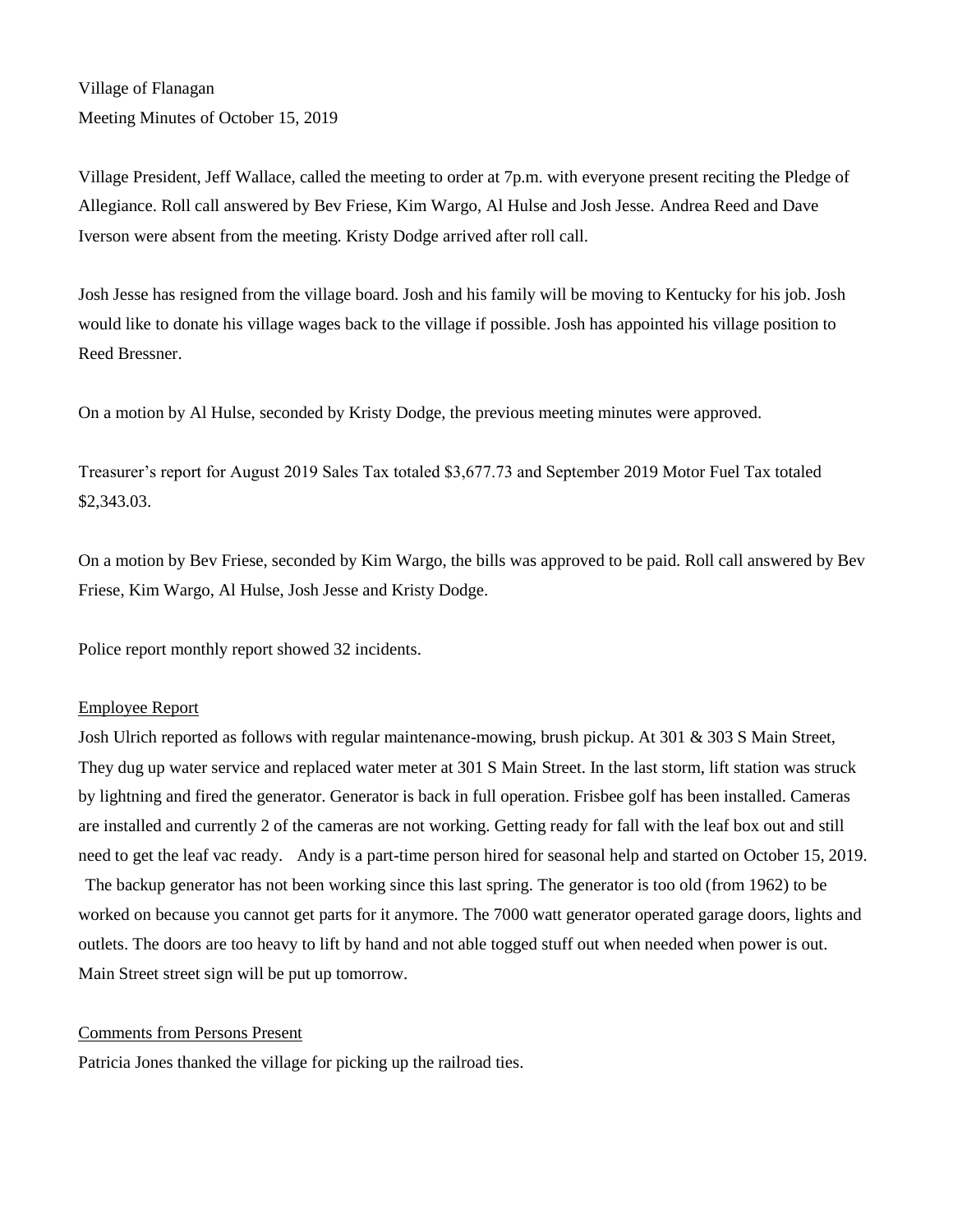### President's Comments

Jeff thanked the village employees for all their extra hours and handwork they did when we got hit with all the rain. The RMA insurance bill has a 1% money back if paid by November 22nd. It is due by December 30th. Since it has to be paid no matter what, it was a good idea to pay right away to get the 1% money back. The insurance covers IML, workman's comp., comprehensive, portable equipment and auto & physical property damage. People in town are requesting more police coverage. We currently pay for 10-20 hours a week for police coverage. Jeff has asked Tony Childress to tally up the hours spent in a weeks' time to see how many hours we have police coverage. This will give the board an idea for this coming spring, to discuss if we need to add more hours for police coverage.

#### *Open Business*

**Pavilion Camera Status.** We are planning on getting more cameras for Legion Lake in the spring. Before we do so, we want the current cameras at Artesian Park working 100%.

Frisbee golf has been used since installed. The Library will have frisbees to rent out to people. School has order some frisbees as well for the P.E. classes, they will be learning how to play the game.

**Lighting at Artesian Park.** The alley way is very dark and needs more lighting. Dave Iverson has been working on this project. Marty sent in a grant to see how much money we will be able to get to refresh the lighting.

**Village Attorney.** Richard Burton is our new village attorney. We were able to meet with him last week and go over the top three most important items. Nuisance & zoning, Tax Levy adopted, which has to be adopted by the end of the year and the marijuana district & zoning.

For any ordinances to be enforced, the village needs to adopt a code book. Marty will be working on the code book so we can have it for our next meeting. Richard had suggested that Flanagan put in place abandon home ordinance. A house sitting empty for 12 months or more would be considered abandoned. There are about 5 house in Flanagan. Registration fees for having an abandoned home are hefty, possibly around \$1,000 a year.

Administration Judaification individual is a law student that just got out of school and doesn't have a current job. They travel from community to community, line everyone up with city ordinances. If someone was to get an ordinance violation, the person in violation would get a court date and time to appear at a specific location to discuss the case and pay the fine. The cost for this program is \$30.

# *New Business*

**Flanagan Improvement Team.** There is a meeting at the library tomorrow at 7pm. Kim Wargo asked for volunteers for November 30th to line up the luminaires.

Ernie Theesfield will light the Christmas tree. November yard of the month was Dave and Barb Friese. There will